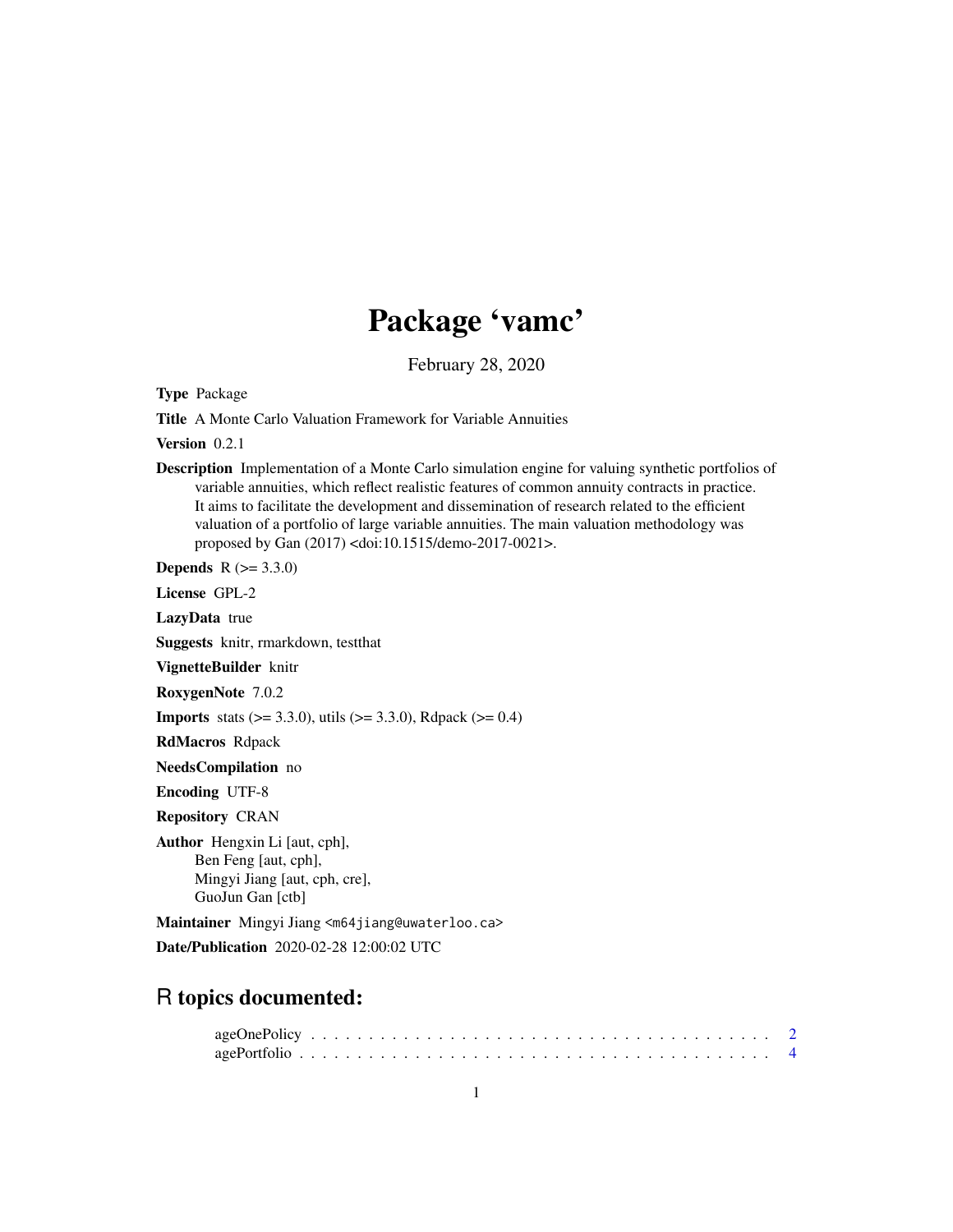<span id="page-1-0"></span>

|       | buildCurve | -5  |
|-------|------------|-----|
|       |            | 7   |
|       |            | -8  |
|       |            | - 8 |
|       |            | -9  |
|       |            |     |
|       |            |     |
|       |            |     |
|       |            |     |
|       |            |     |
|       |            |     |
|       |            |     |
|       |            |     |
|       |            |     |
|       |            |     |
|       |            |     |
|       |            |     |
|       |            |     |
| Index |            | 19  |

ageOnePolicy *Age One Policy*

# Description

Age a VA policy specified in inPolicy from currentDate (specified in inPolicy) to targetDate. The againg scenario is given in fundScen. The time step length is specified in dT. Here we input a rather irrelevant parameter df to "hack" for a more flexible user-defined projection function.

# Usage

```
ageOnePolicy(
  inPolicy,
 mortTable,
  fundScen,
  scenDates,
  dT = 1/12,
  targetDate,
  df
)
```
# Arguments

| inPolicy  | A vector containing 45 attributes of a VA policy, usually a row of a VA portfolio<br>dataframe. |
|-----------|-------------------------------------------------------------------------------------------------|
| mortTable | A data frame with three columns of doubles representing the mortality table.                    |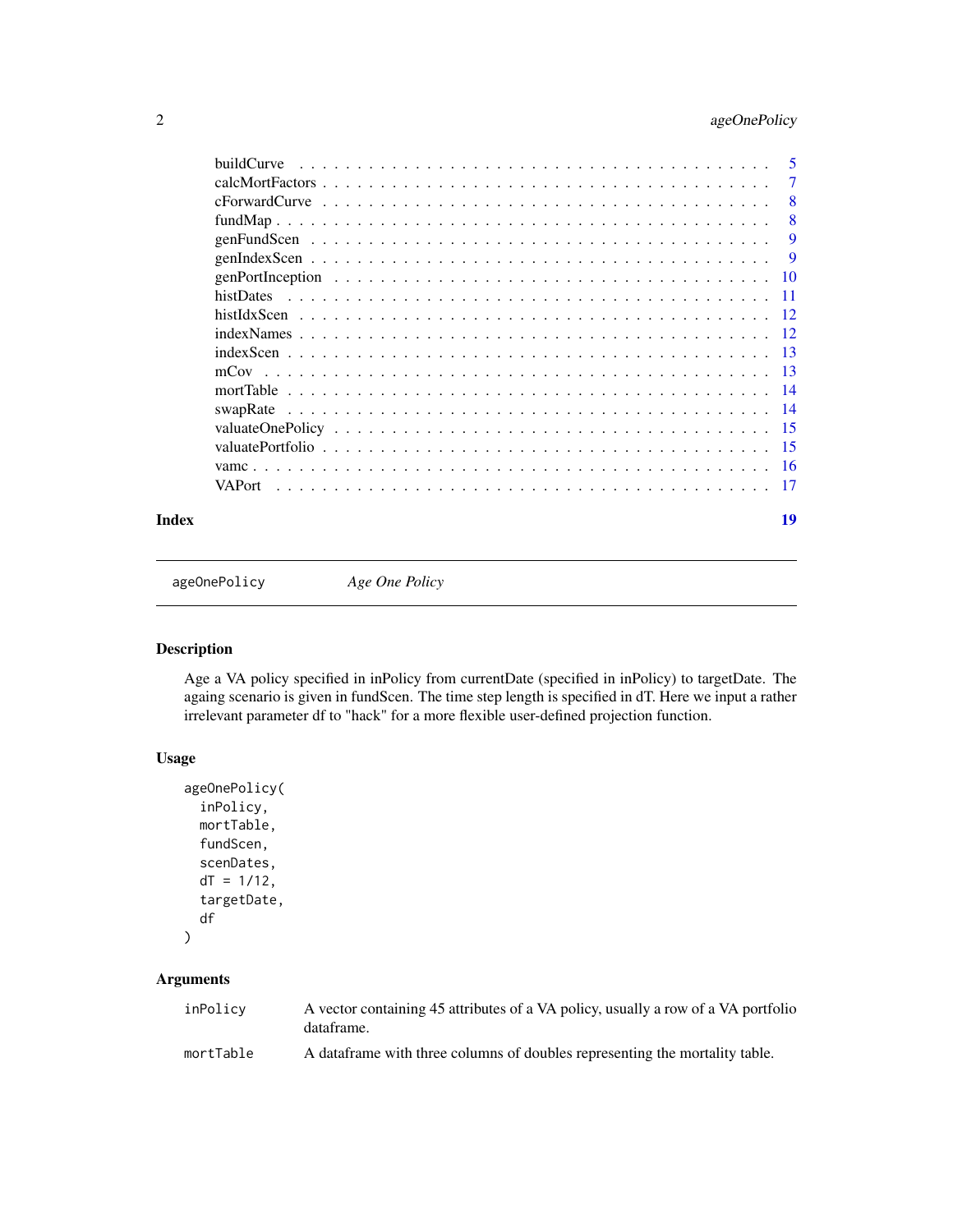# ageOnePolicy 3

| fundScen   | A numScen-by-numStep-by-numFund array of doubles of return factors (i.e.,<br>$exp(mu_t dt))$ in each period.                 |
|------------|------------------------------------------------------------------------------------------------------------------------------|
| scenDates  | A vector containing strings in the format of "YYYY-MM-DD" of dates corre-<br>sponding to each period in fundScen.            |
| dT         | A double of stepsize in years; $dT = 1 / 12$ would be monthly.                                                               |
| targetDate | A string in the format of "YYYY-MM-DD" of valuation date of the portfolio.                                                   |
| df         | A vector of doubles of risk-free discount rates of different tenor (not forward<br>rates), should have length being numStep. |

### Value

Outputs a vector containing 45 attributes of a VA policy, where currentDate, gbAmt, GMWBbalance, withdrawal, & fundValue could be updated as a result of aging. Usually a row of a VA portfolio dataframe.

### Note

Target date MUST be PRIOR to the last date of historical scenario date, Current date MUST be LATER than the first date of historical scenario date.

# Examples

```
exPolicy <- VAPort[1, ]
targetDate <- "2016-01-01"
histFundScen <- genFundScen(fundMap, histIdxScen)
ageOnePolicy(exPolicy, mortTable, histFundScen, histDates, dT = 1 / 12,
targetDate, cForwardCurve)
## Not run:
targetDate <- "2001-01-01"
histFundScen <- genFundScen(fundMap, histIdxScen)
ageOnePolicy(exPolicy, mortTable, histFundScen, histDates, dT = 1 / 12,
targetDate, cForwardCurve)
## End(Not run)
## Not run:
exPolicy <- VAPort[1, ]
exPolicy[1, c("currentDate", "issueDate")] <- c("2001-01-01", "2001-01-01")
histFundScen <- genFundScen(fundMap, histIdxScen)
ageOnePolicy(exPolicy, mortTable, histFundScen, histDates, dT = 1 / 12,
targetDate, cForwardCurve)
```
## End(Not run)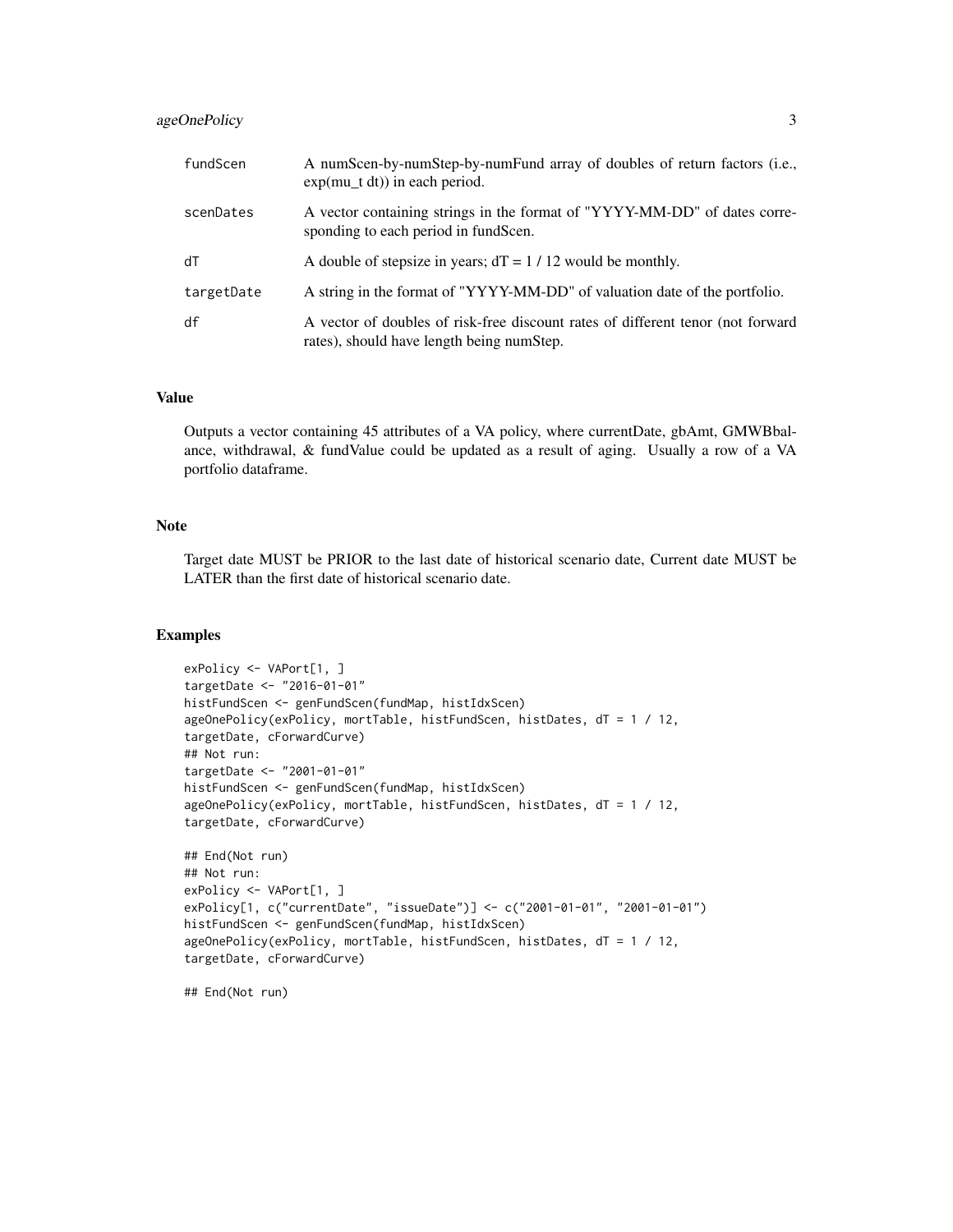<span id="page-3-0"></span>

Age a portfolio of VA policies specified in each inPolicy of inPortfolio from currentDate (specified in inPolicy) to targetDate. The againg scenario is given in fundScen. The time step length is specified in dT. Here we input a rather irrelevant parameter df to "hack" for a more flexible userdefined projection function.

### Usage

```
agePortfolio(
  inPortfolio,
 mortTable,
  fundScen,
  scenDates,
  dT = 1/12,
  targetDate,
  df
)
```
### Arguments

| inPortfolio | A data frame containing num Policy rows and 45 attributes of each VA policy.                                                 |
|-------------|------------------------------------------------------------------------------------------------------------------------------|
| mortTable   | A data frame with three columns of doubles representing the mortality table.                                                 |
| fundScen    | A numScen-by-numStep-by-numFund array of doubles of return factors (i.e.,<br>$exp(mu_t dt)$ in each period.                  |
| scenDates   | A vector containing strings in the format of "YYYY-MM-DD" of dates corre-<br>sponding to each period in fundScen.            |
| dT          | A double of stepsize in years; $dT = 1 / 12$ would be monthly.                                                               |
| targetDate  | A string in the format of "YYYY-MM-DD" of valuation date of the portfolio.                                                   |
| df          | A vector of doubles of risk-free discount rates of different tenor (not forward<br>rates), should have length being numStep. |

## Value

Outputs a dataframe containing numPolicy rows and 45 attributes of each VA policy, where currentDate, gbAmt, GMWBbalance, withdrawal, & fundValue of each policy could be updated as a result of aging.

### Note

Target date MUST be PRIOR to the last date of historical scenario date, Current date MUST be LATER than the first date of historical scenario date.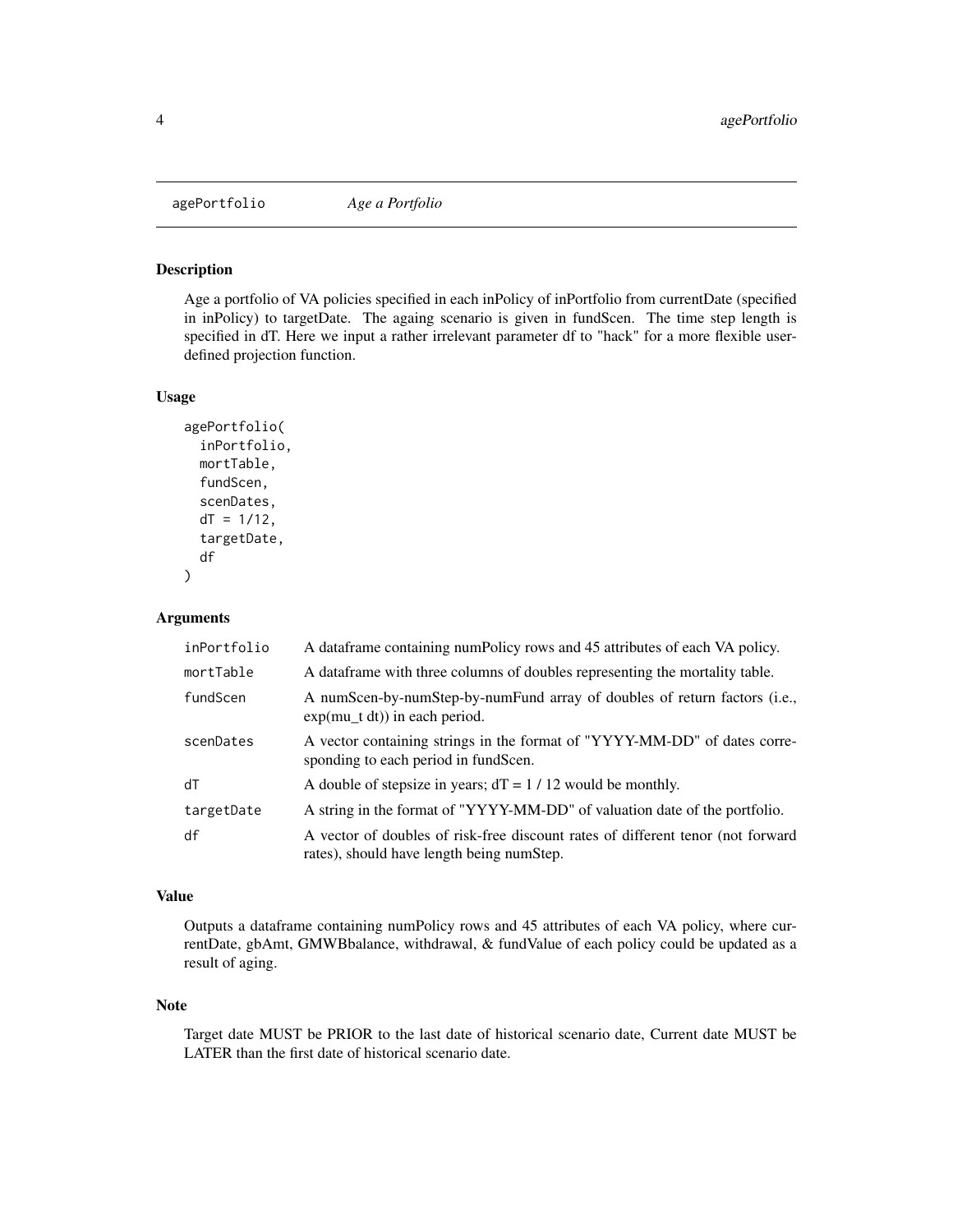### <span id="page-4-0"></span>buildCurve 5

### Examples

```
targetDate <- "2016-01-01"
histFundScen <- genFundScen(fundMap, histIdxScen)
agePortfolio(VAPort[1:2, ], mortTable, histFundScen, histDates, dT = 1 / 12,
targetDate, cForwardCurve)
## Not run:
targetDate <- "2001-01-01"
histFundScen <- genFundScen(fundMap, histIdxScen)
agePortfolio(VAPort, mortTable, histFundScen, histDates, dT = 1 / 12,
targetDate, cForwardCurve)
## End(Not run)
## Not run:
VAPort[1, c("currentDate", "issueDate")] <- c("2001-01-01", "2001-01-01")
histFundScen <- genFundScen(fundMap, histIdxScen)
agePortfolio(VAPort, mortTable, histFundScen, histDates, dT = 1 / 12,
targetDate, cForwardCurve)
```
## End(Not run)

buildCurve *Build Curve*

# Description

Bootstrap discount factors from a yield curve.

# Usage

```
buildCurve(
  swapRates,
  tenors,
  fixFreq = 6,
  fixDCC = "Thirty360",
  fltFreq = 6,
  fltDCC = "Thirty360",
  calendar = "General",
 bdc = c("Actual", "Preceding", "Following", "Modified_Prec", "Modified_Foll"),
 curveDate,
  numSetDay,
  yieldCurveDCC = "Thirty360",
  holidays = NULL
\mathcal{L}
```
# Arguments

| swapRates | A vector of doubles of swap rates.            |
|-----------|-----------------------------------------------|
| tenors    | A vector of integers of corresponding tenors. |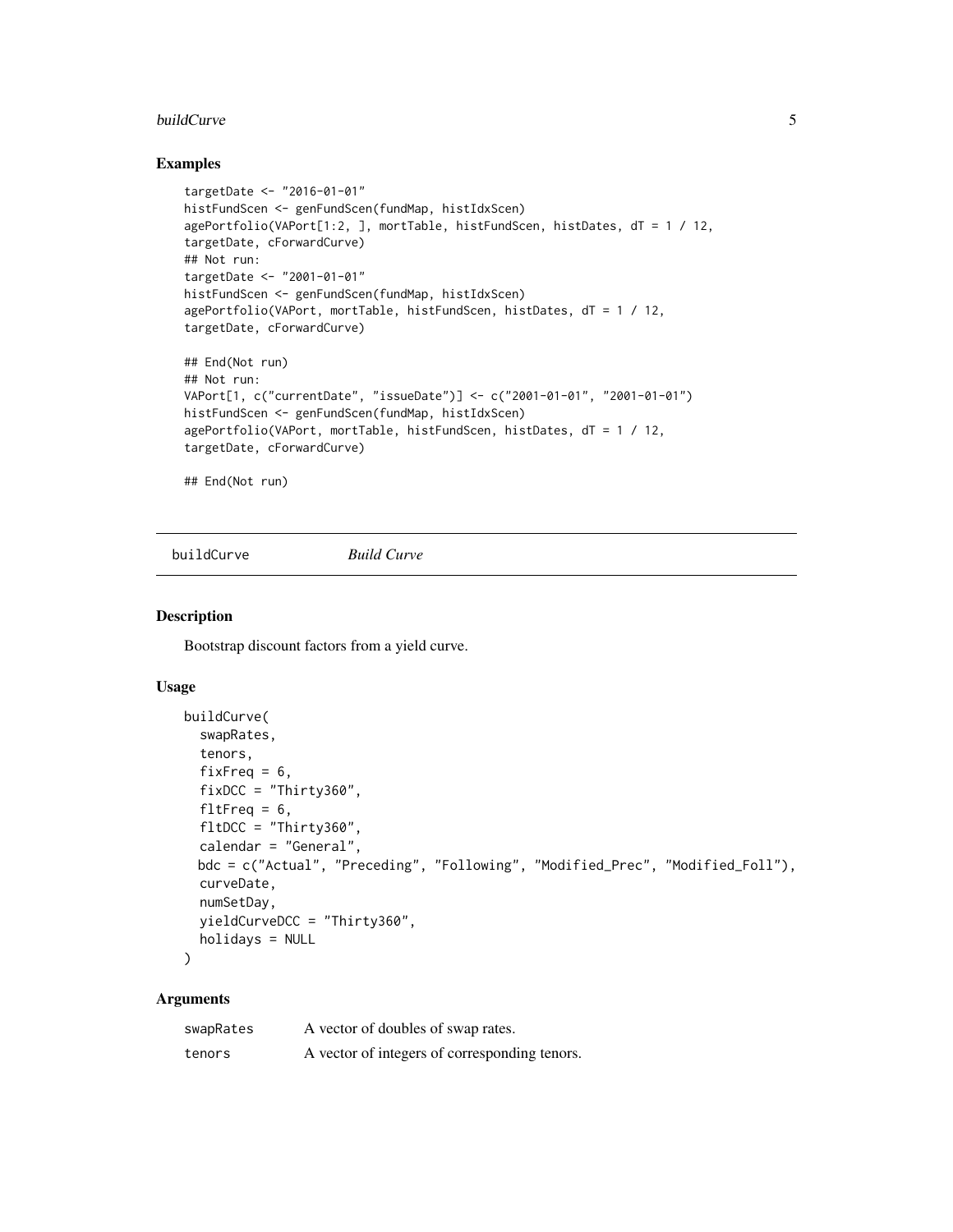| fixFreq       | An integer of fixed leg frequency of payment in months.<br>Default is 6, semi-annual payments.                                                                                                                                                                                                                                                                                                                                                      |
|---------------|-----------------------------------------------------------------------------------------------------------------------------------------------------------------------------------------------------------------------------------------------------------------------------------------------------------------------------------------------------------------------------------------------------------------------------------------------------|
| fixDCC        | A string of fixed leg day count convention from four options: "Thirty360",<br>"ACT360", "ACT365", or "ACTACT".                                                                                                                                                                                                                                                                                                                                      |
|               | Default is "Thirty360".                                                                                                                                                                                                                                                                                                                                                                                                                             |
| fltFreq       | An integer of floating leg frequency of payment in months.<br>Default is 6, semi-annual payments.                                                                                                                                                                                                                                                                                                                                                   |
| fltDCC        | A string of floating leg day count convention from four options: "Thirty360",<br>"ACT360", "ACT365", or "ACTACT".                                                                                                                                                                                                                                                                                                                                   |
|               | Default is "Thirty360".                                                                                                                                                                                                                                                                                                                                                                                                                             |
| calendar      | A string of the desired calendar convention from two options:                                                                                                                                                                                                                                                                                                                                                                                       |
|               | • "NY": New York holiday calendar                                                                                                                                                                                                                                                                                                                                                                                                                   |
|               | • "General": all weekdays are business days                                                                                                                                                                                                                                                                                                                                                                                                         |
| bdc           | A string of business day convention from five options:                                                                                                                                                                                                                                                                                                                                                                                              |
|               | • "Actual": No rolling on the date applied even if it is a non-business day<br>• "Preceding": 1st business day before holiday<br>• "Following": 1st business day after holiday<br>• "Modified_Prec": Same as "Preceding" unless it belongs to a different month,<br>in which case 1st business day after holiday<br>• "Modified_Foll": Same as "Following" unless it belongs to a different month,<br>in which case 1st business day before holiday |
|               | Default is "Actual".                                                                                                                                                                                                                                                                                                                                                                                                                                |
| curveDate     | A string in the format of "YYYY-MM-DD" of yield curve date.                                                                                                                                                                                                                                                                                                                                                                                         |
|               |                                                                                                                                                                                                                                                                                                                                                                                                                                                     |
| numSetDay     | An integer of settlement days from yield curve date.                                                                                                                                                                                                                                                                                                                                                                                                |
| yieldCurveDCC | A string of yield curve day count convention from four options: "Thirty360",<br>"ACT360", "ACT365", or "ACTACT". Default is "Thirty360".                                                                                                                                                                                                                                                                                                            |
| holidays      | An optional vector dates of user-defined holidays. If provided, within the given<br>holidays range, the calendar provided in the parameter "calendar" will not be<br>applied;                                                                                                                                                                                                                                                                       |
|               | If the date is not in the given holidays range, it will follow the calendar provided<br>in the "calendar" parameter                                                                                                                                                                                                                                                                                                                                 |

# Value

Outputs a data frame of strings of discount dates and doubles of discount factors.

# Examples

```
rate \leq c(0.69, 0.77, 0.88, 1.01, 1.14, 1.38, 1.66, 2.15) * 0.01
tenor <- c(1, 2, 3, 4, 5, 7, 10, 30)
fixFreq <- 6
fixDCC <- "Thirty360"
fltFreq <- 6
fltDCC <- "ACT360"
```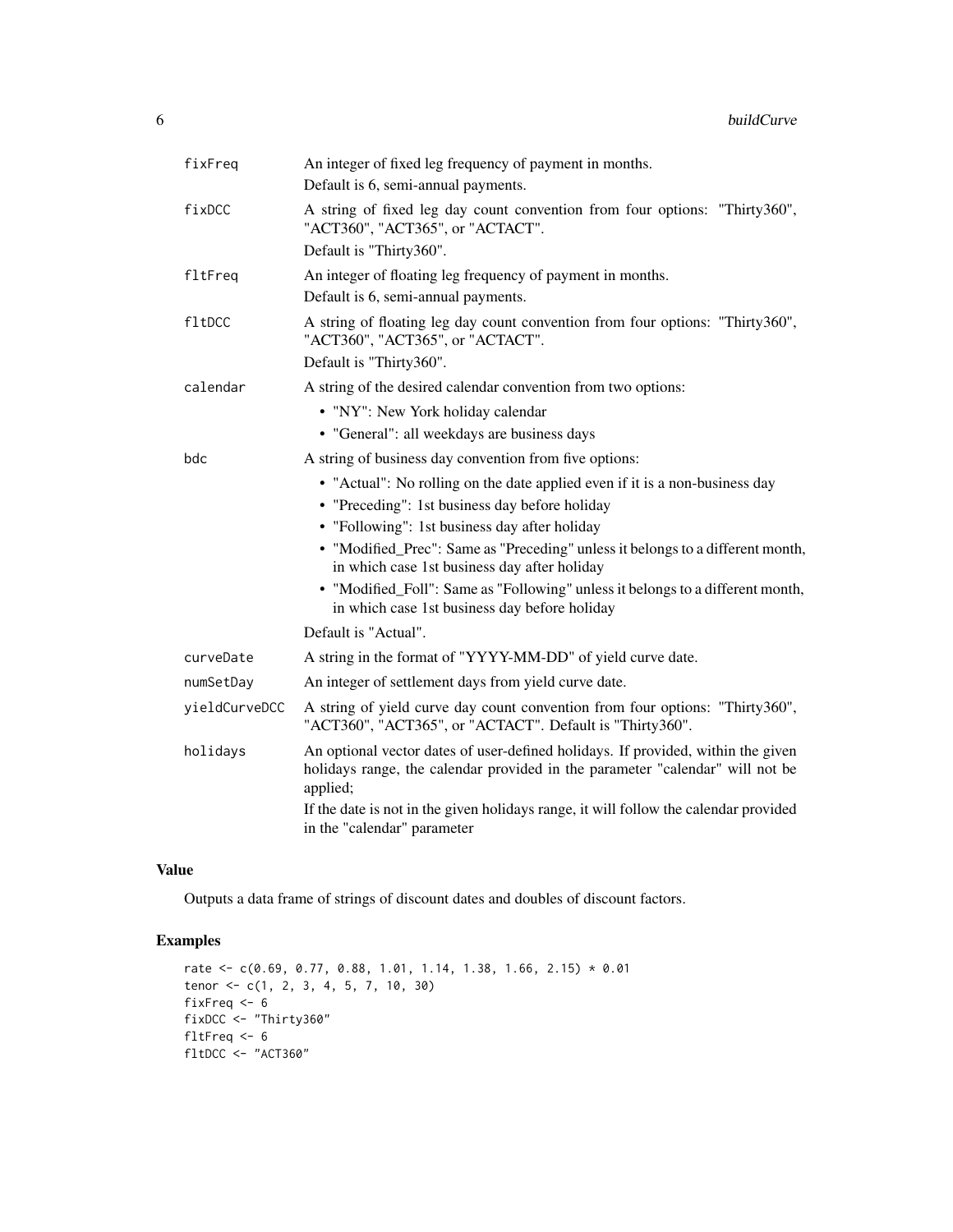## <span id="page-6-0"></span>calcMortFactors 7

```
calendar <- "NY"
bdc <- "Modified_Foll"
curveDate <- "2016-02-08"
numSetDay <- 2
yieldCurveDCC <- "Thirty360"
holidays <- NULL
buildCurve(rate, tenor, fixFreq, fixDCC, fltFreq, fltDCC, calendar, bdc,
           curveDate, numSetDay, yieldCurveDCC, holidays)
```
calcMortFactors *Calculate Mortality Factors*

## Description

Calculates the mortality factors  $(t - 1)px q(x + t - 1)$  and tpx required to valuate the inPolicy. Extract gender, age (birth date & current date), valuation date (current date), and maturity date from inPolicy, mortality rates from mortTable.

## Usage

```
calcMortFactors(inPolicy, mortTable, dT = 1/12)
```
# Arguments

| inPolicy  | A vector containing 45 attributes of a VA policy, usually a row of a VA portfolio<br>dataframe. |
|-----------|-------------------------------------------------------------------------------------------------|
| mortTable | A data frame with three columns of doubles representing the mortality table.                    |
| dT        | A double of stepsize in years; $dT = 1 / 12$ would be monthly.                                  |

# Value

Outputs a two-column data frame of doubles of mortFactors  $(t - 1)px q(x + t - 1)$  and tpx.

# Examples

```
exPolicy <- VAPort[1, ]
calcMortFactors(exPolicy, mortTable, dT = 1 / 12)
```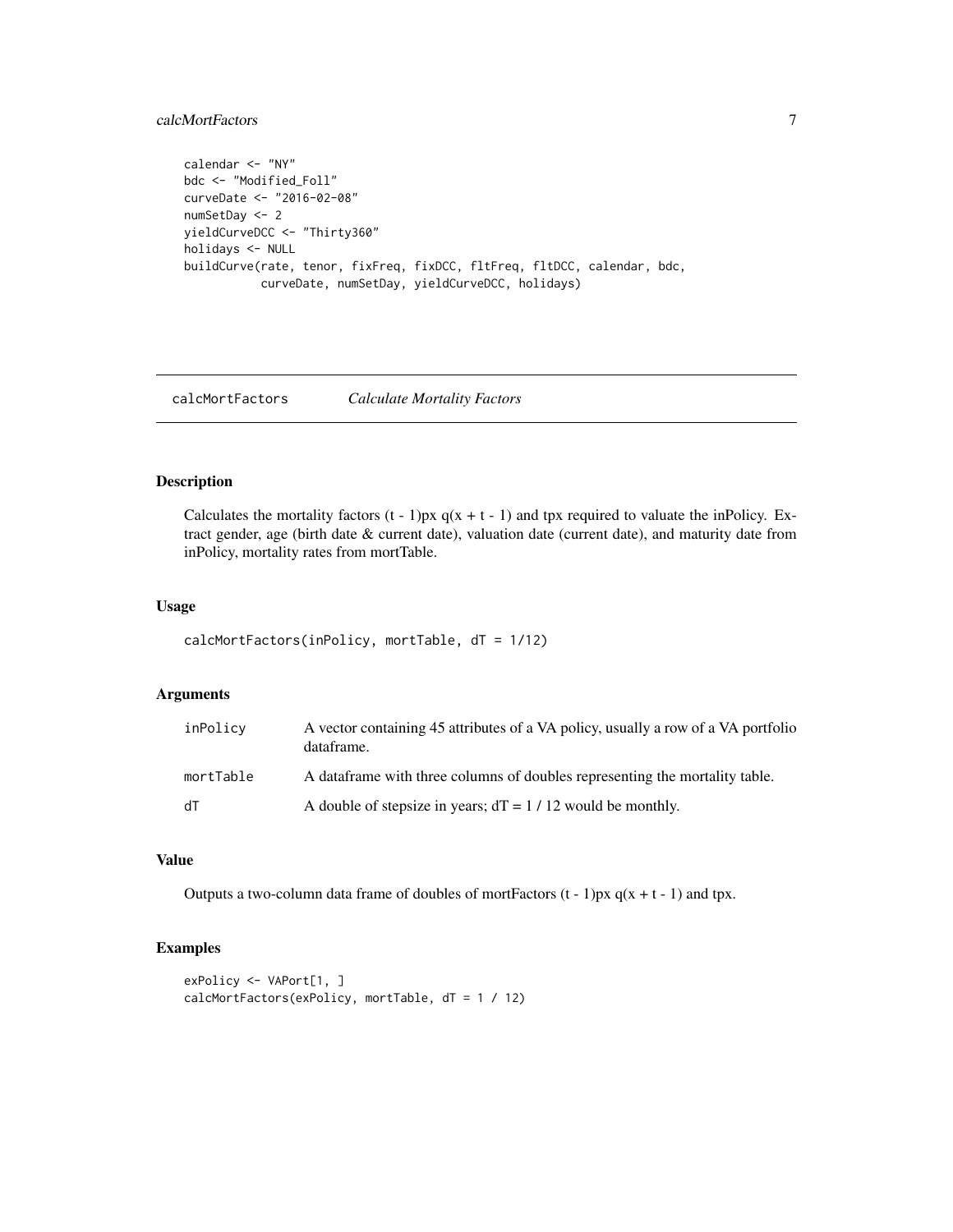<span id="page-7-0"></span>

A dataset containing 2 percent continuously compounded annual interest rate for illustration purposes.

### Usage

cForwardCurve

# Format

A vector with 360 elements:

rate discount rate ...

fundMap *Fund Map for 10 Funds*

# Description

A dataset containing a default mapping from five indices to ten different funds.

# Usage

fundMap

# Format

A matrix with 10 rows and 5 columns:

index name name for each index

fund number proportion of fund allocated to a particular index ...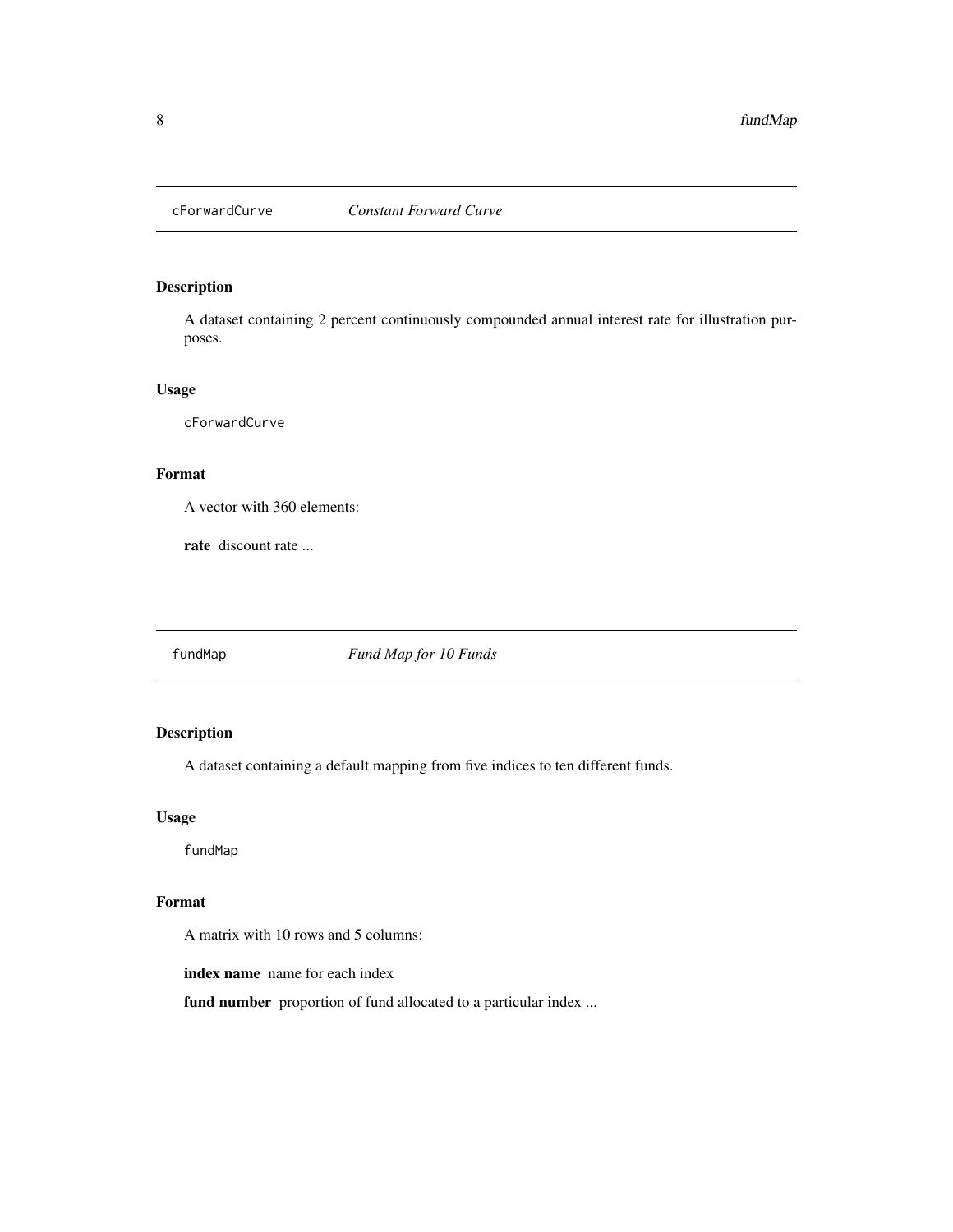<span id="page-8-0"></span>

Calculate numScen-by-numStep-by-numFund fund scenarios based on given index scenarios indexScen and fund map fundMap that maps indices to funds.

### Usage

genFundScen(fundMap, indexScen)

## Arguments

| fundMap   | A numFund-by-numIndex matrix of doubles, mapping indices to funds.  |
|-----------|---------------------------------------------------------------------|
| indexScen | A numScen-by-numStep-by-numIndex array of doubles, index scenarios. |

# Value

Outputs a numScen-by-numStep-by-numFund array of doubles of fund scenarios.

## Examples

genFundScen(fundMap, indexScen)

genIndexScen *Generate Index Scenerio*

### Description

Simulate a 3D array, numScen-by-numStep-by-numIndex, of Black-Scholes return factors for numIndex indices in each of numStep time steps and each of numScen scenarios. Covariances among indices are specified in covMatrix. Stepsize is given is dT and interpolated discount factors are given in vDF. Random seed is optional for reproducibility.

### Usage

```
genIndexScen(
  covMatrix,
  numScen,
  numStep,
  indexNames,
  dT = 1/12,
  forwardCurve,
  seed
)
```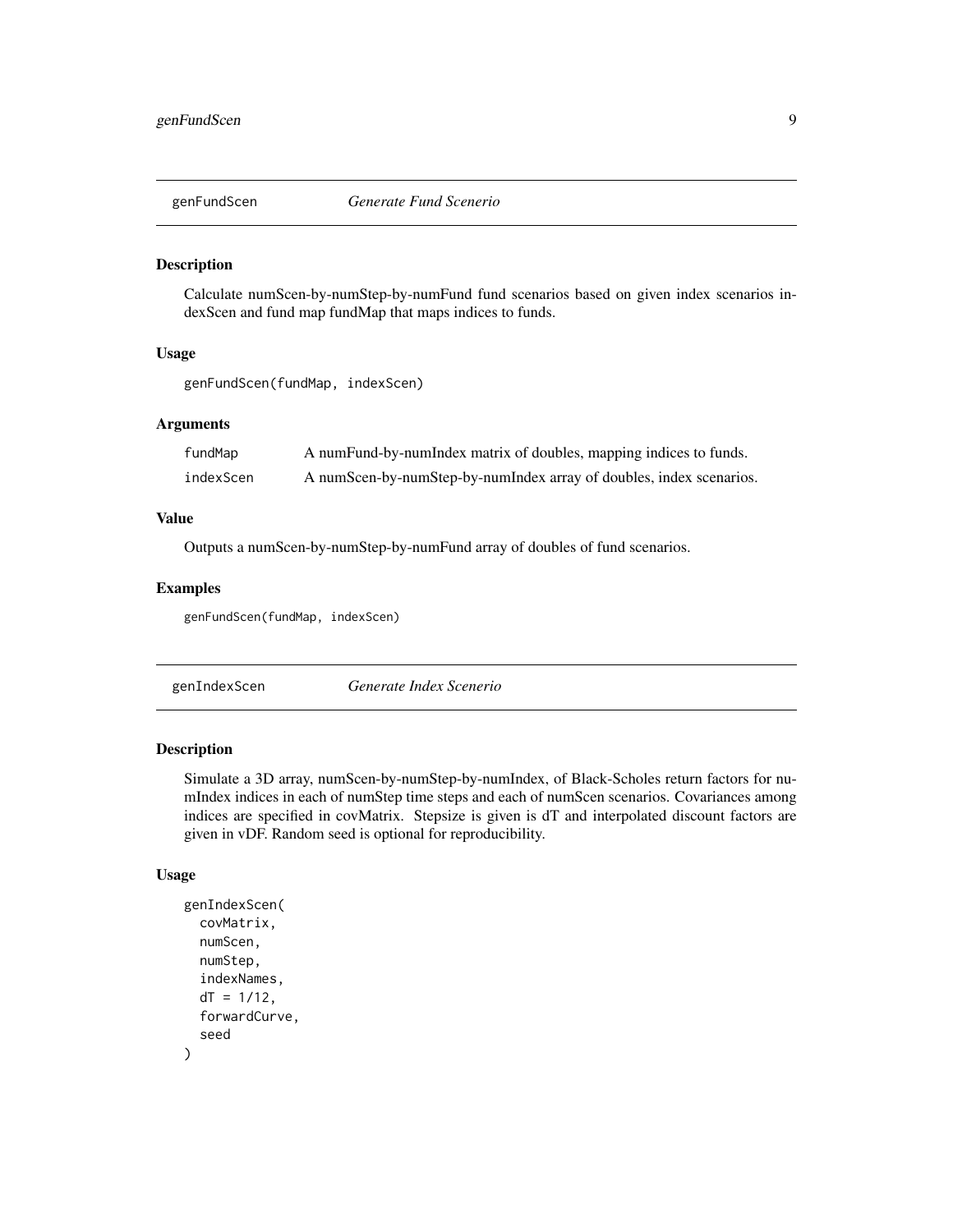## **Arguments**

| covMatrix    | A numIndex-by-numIndex matrix of doubles of covariances among numIndex<br>indices. |
|--------------|------------------------------------------------------------------------------------|
| numScen      | An integer of number of scenario (sample paths) to be simulated.                   |
| numStep      | An integer of number of periods to be simulated.                                   |
| indexNames   | A vector of strings containing index names.                                        |
| dT           | A double of stepsize in years; $dT = 1 / 12$ would be monthly.                     |
| forwardCurve | A vector of doubles of discount rates at each time step.                           |
| seed         | An integer of the deterministic seed for random sampling.                          |

### Value

Outputs a 3D array (numScen-by-numStep-by-numIndex) of index scenarios

### Examples

```
genIndexScen(mCov, 100, 360, indexNames, 1 / 12, cForwardCurve, 1)
```
genPortInception *Generate Portfolio at Inception*

# Description

Generate a portfolio of VA contracts at inception based on given attribute ranges and investment fund information.

# Usage

```
genPortInception(
 birthDayRng = c("1950-01-01", "1980-01-01"),
  issueRng = c("2001-08-01", "2014-01-01"),math>markRng = c(15, 30),
  \text{acctValueRng} = c(50000, 5e+05),femPct = 0.4,
  fundFee = c(30, 50, 60, 80, 10, 38, 45, 55, 47, 46),
 baseFee = 200,
 product = rep(1/19, 19),prodType = c("DBRP", "DBRU", "DBSU", "ABRP", "ABRU", "ABSU", "IBRP", "IBRU", "IBSU",
  "MBRP", "MBRU", "MBSU", "WBRP", "WBRU", "WBSU", "DBAB", "DBIB", "DBMB", "DBWB"),
 riderFee = c(25, 35, 35, 50, 60, 60, 60, 70, 70, 50, 60, 60, 65, 75, 75, 75, 85, 75,
   90),
 rollUpRate = rep(5, 19),
 withdrawalRate = rep(5, 19),
 numPolicy = 10
)
```
<span id="page-9-0"></span>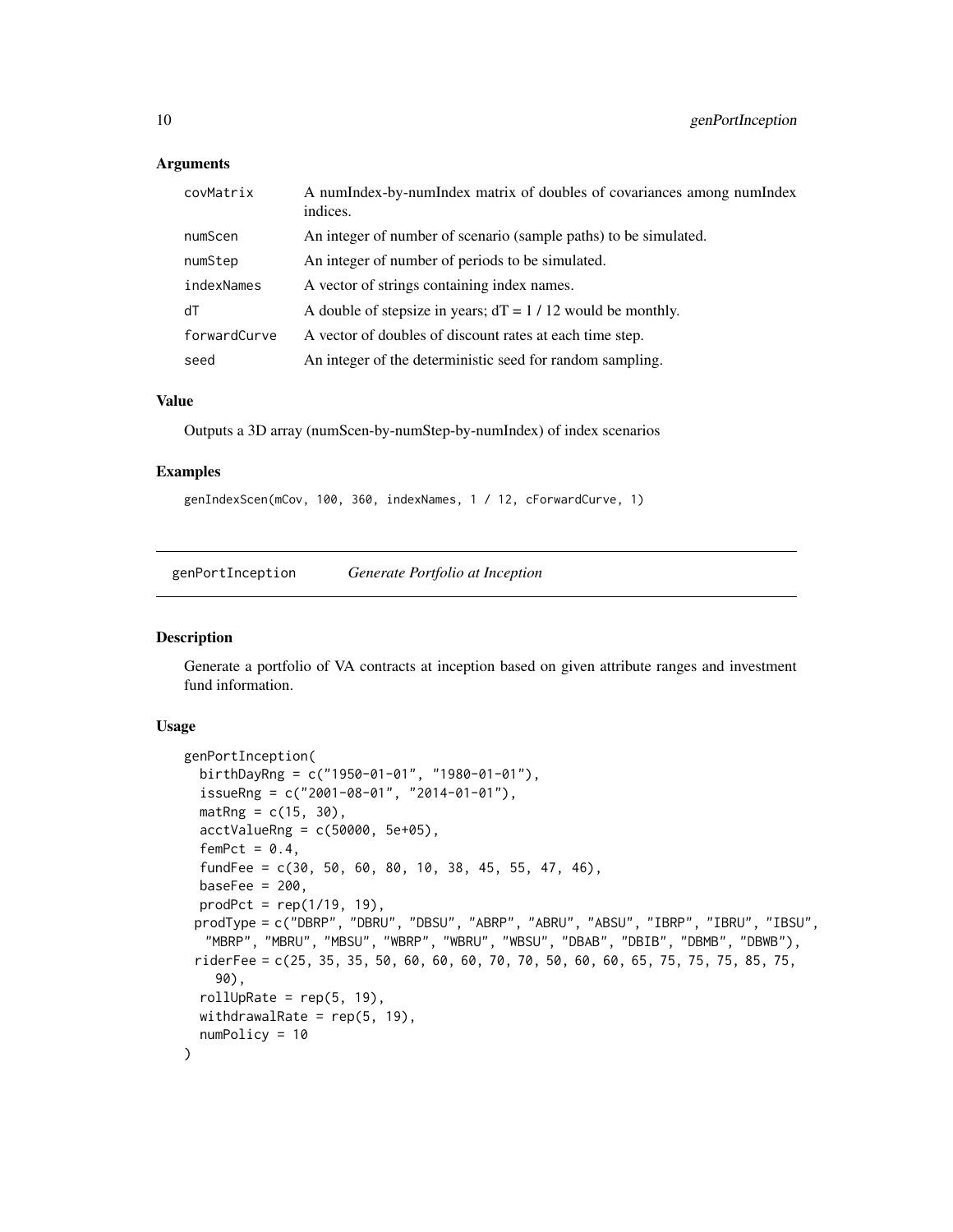### <span id="page-10-0"></span>histDates 11

### Arguments

| birthDayRng    | A vector of two strings in 'YYYY-MM-DD' of birthday range.              |
|----------------|-------------------------------------------------------------------------|
| issueRng       | A vector of two strings in 'YYYY-MM-DD' of issue date range.            |
| matRng         | A vector of two integers, range of policy maturity.                     |
| acctValueRng   | A vector of two doubles, range of initial account values.               |
| femPct         | A double, percentage of female policyholders in the portfolio.          |
| fundFee        | A vector of doubles, fees charged by each fund in bps.                  |
| baseFee        | A double, base fee for all funds in bps.                                |
| prodPct        | A vector of non-negative doubles, proportions of rider types.           |
| prodType       | A vector of strings, names of different rider types.                    |
| riderFee       | A vector of doubles, rider fees for different riders in bps.            |
| rollUpRate     | A vector of doubles, roll up rates for different rider types in bps.    |
| withdrawalRate | A vector of doubles, withdrawal rates for different rider types in bps. |
| numPolicy      | An integer, number of each type of policies to be generated.            |

### Value

Outputs a data frame of 45 columns of attributes in an annuity contract.

### Examples

```
genPortInception(c("1980-01-01", "1990-01-01"), c("2001-08-01", "2014-01-01"),
c(15, 30), c(5e4, 5e5), 0.4, c(30, 50, 60, 80, 10, 38, 45, 55, 47, 46),
200, rep(1 / 4, 4), c("WBRP", "WBRU", "WBSU", "DBWB"),
riderFee = c(25, 35, 35, 50), rep(5, 4), rep(5, 4), 100)## Not run:
genPortInception()
```
## End(Not run)

histDates *Historical Scenario Dates*

### Description

A dataset containing the dates at which historical returns for different indices were observed.

## Usage

histDates

# Format

A vector with 175 elements:

date each observation date of the historical scenarios ...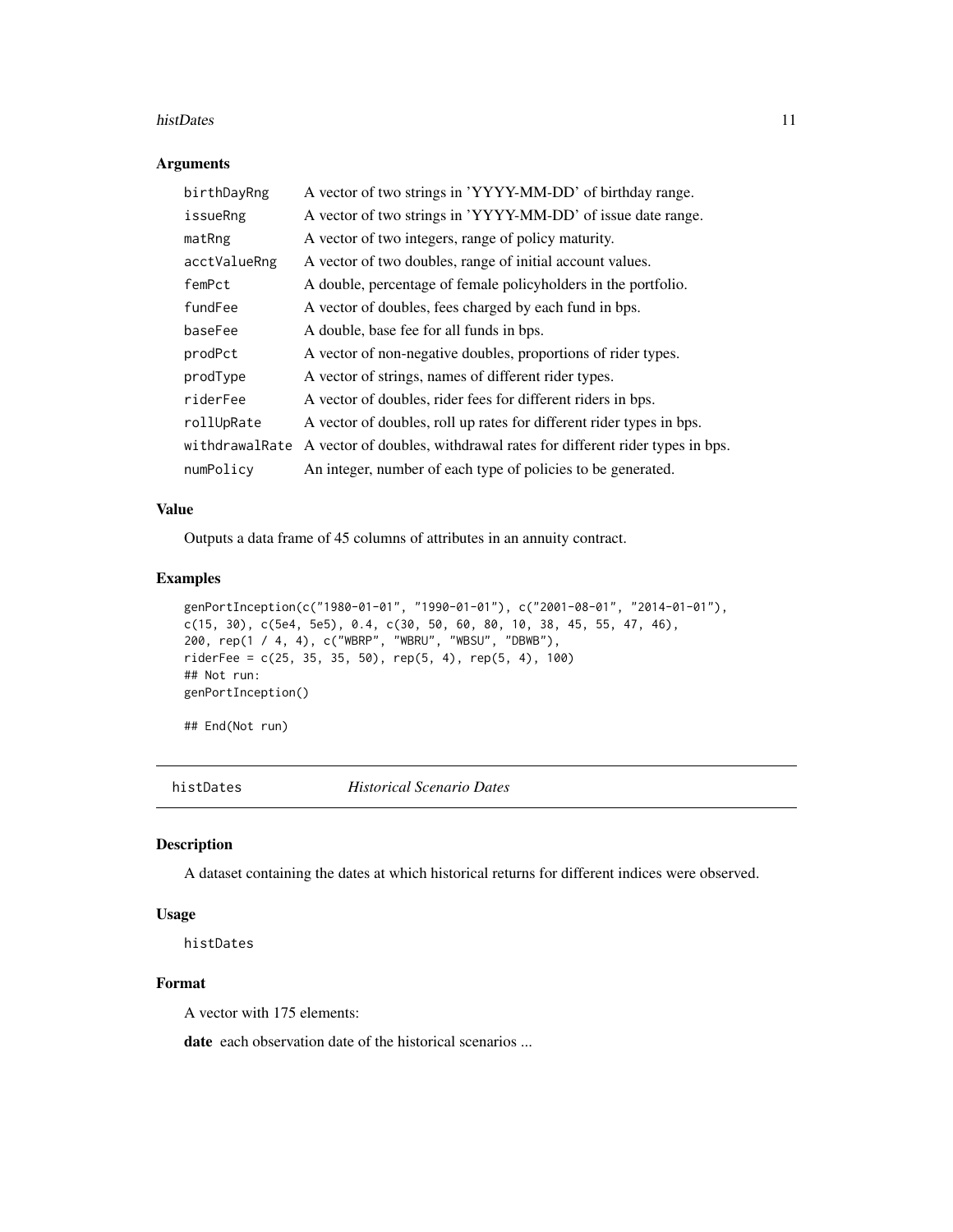<span id="page-11-0"></span>A dataset containing a matrix, number of indices (5) by number of time steps (175), of observed historical returns for each index in each of time step in the past.

### Usage

histIdxScen

# Format

A data frame with dimensions 175 rows and 10 columns:

FIXED historical return for index "FIXED" in one month

INT historical return for index "INT" in one month

MONEY historical return for index "MONEY" in one month

SMALL historical return for index "SMALL" in one month

US historical return for index "US" in one month ...

# Remark

These historical index scenarios were assessed on 2008-09-12

### Source

<http://www.math.uconn.edu/~gan/software.html>

indexNames *Index Names*

### Description

A dataset containing names for each index.

### Usage

indexNames

### Format

A vector with 5 elements:

name name of the index ...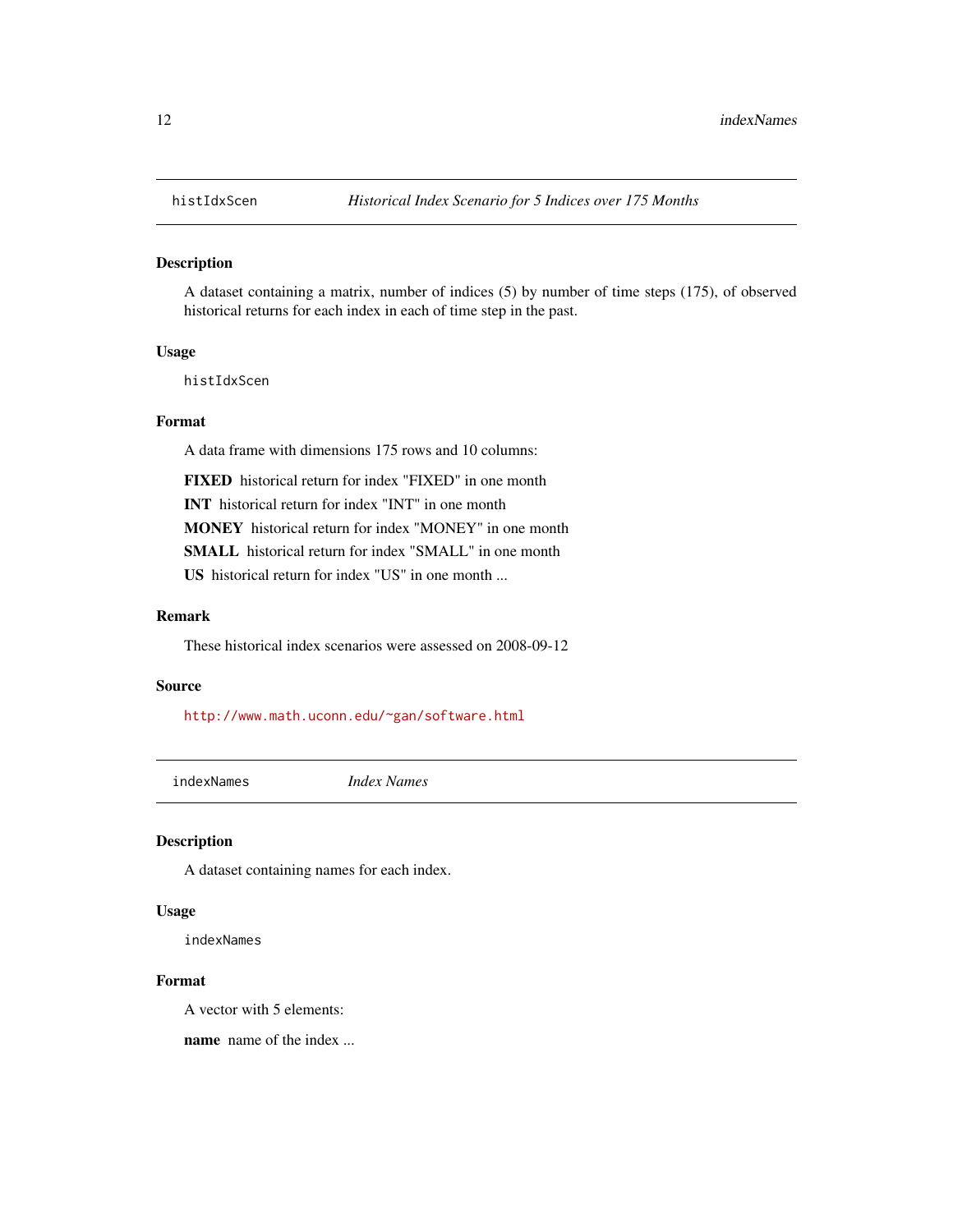<span id="page-12-0"></span>A dataset containing a 3D array, number of scenarios (10) by number of indices (5) by number of time steps (360), of Black-Scholes return factors for each index in each of time step and each of scenario.

# Usage

indexScen

### Format

A 3D array with dimensions 10x360x5:

scenario scenario number

month month since valuation date

index number monthly return for a particular index in one scenario one month ...

mCov *Covariance Matrix for 5 Indices*

## Description

A dataset containing the covariance matrix among the returns of five indices.

# Usage

mCov

# Format

A matrix with 5 rows and 5 columns:

index number number for each index ...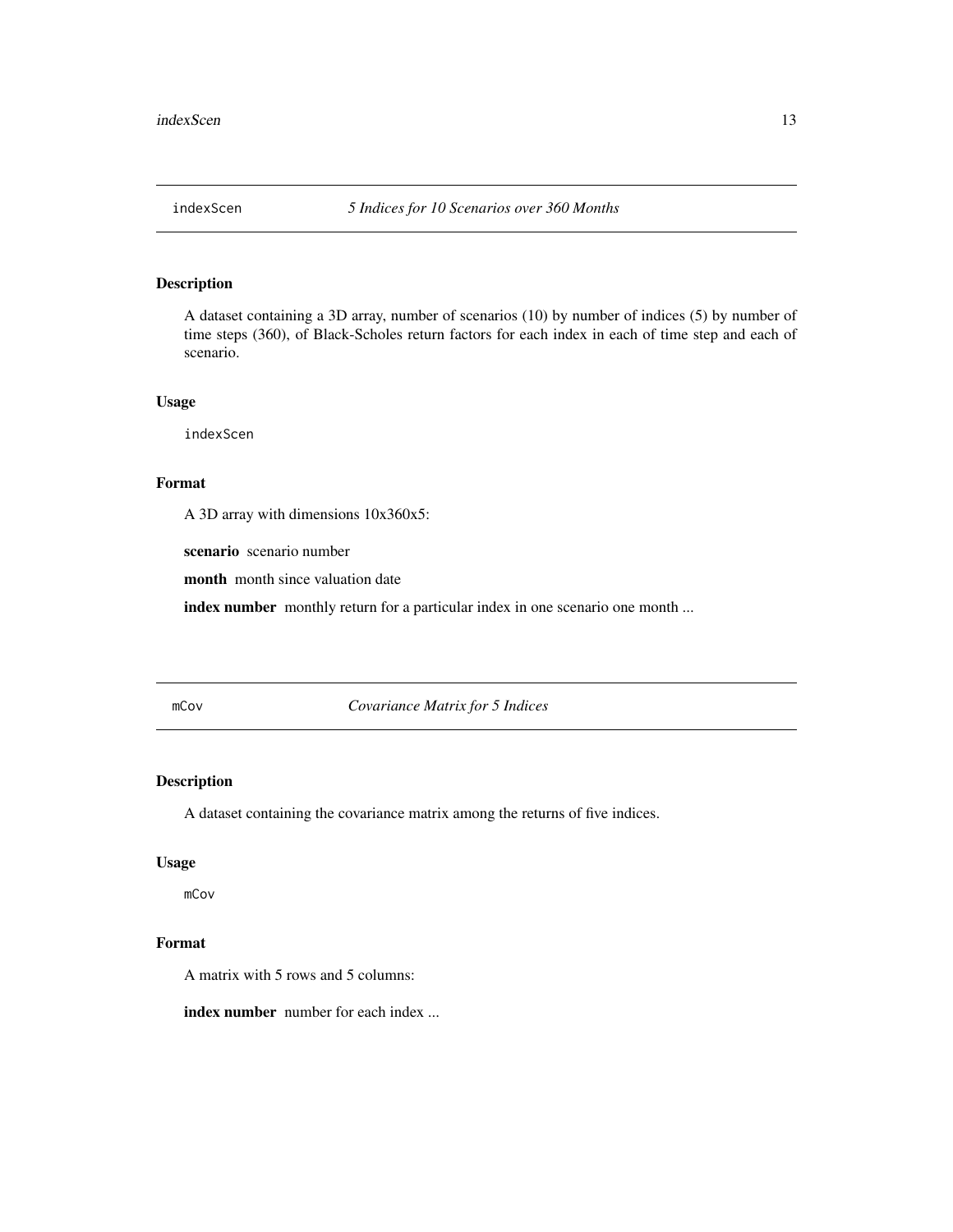<span id="page-13-0"></span>

A dataset containing the mortality rates for male and female from ages 5 to 115 (table IAM 1996 from the Society of Actuaries).

### Usage

mortTable

### Format

A data frame with 110 rows and 3 columns:

age individual's age male mortality of a male at a particular age ranging from 5 to 115 female mortality of a female at a particular age ranging from 5 to 115 ...

### Source

<https://mort.soa.org>

swapRate *Swap Rates across 30 Years*

# Description

A dataset containing US swap rates for various maturities.

### Usage

swapRate

# Format

A vector with 8 elements:

rate swap rate ...

# Remark

These swap rates were assessed on 2016-02-08

# Source

<http://www.federalreserve.gov>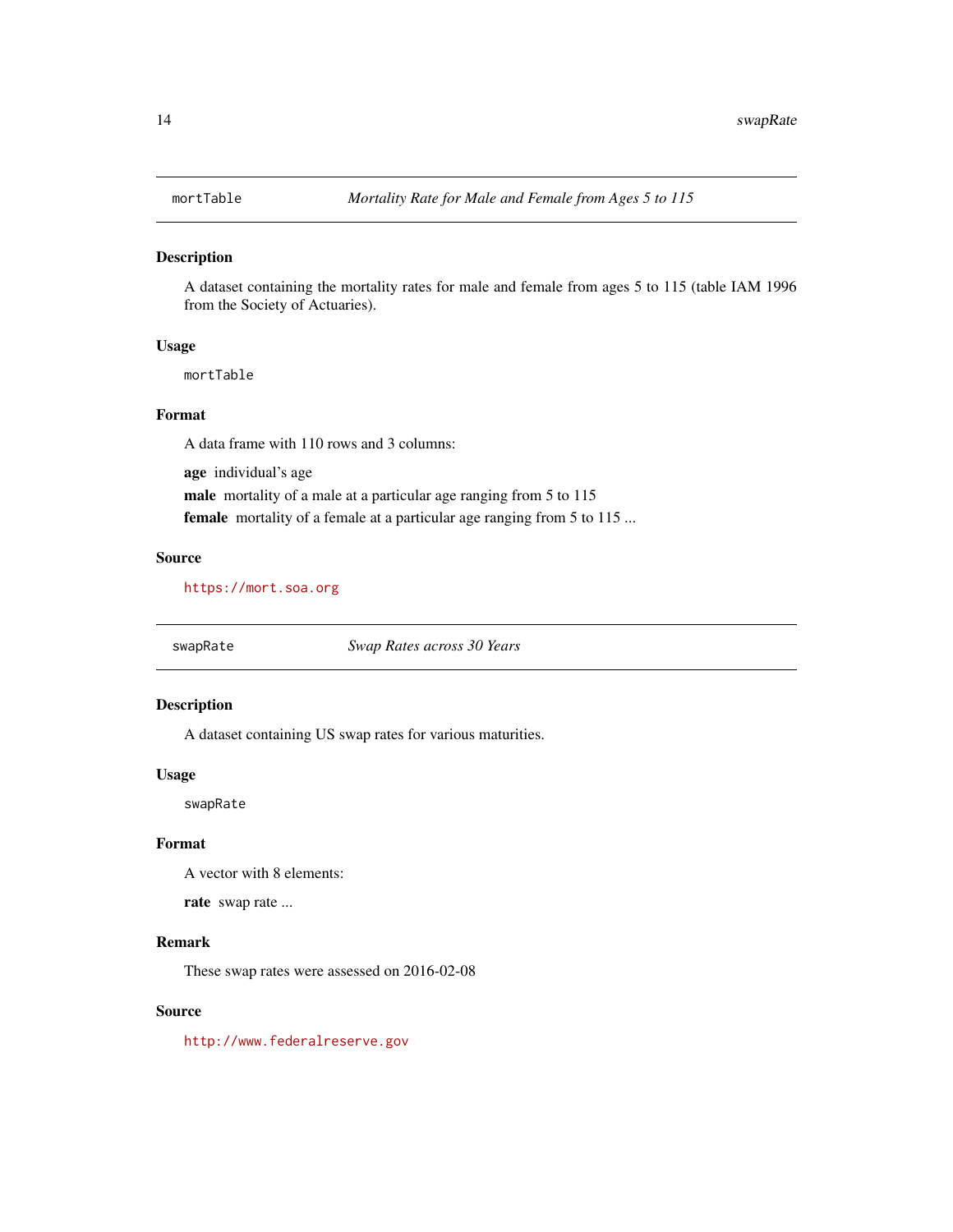<span id="page-14-0"></span>Valuate a VA policy specified in inPolicy based on the simulated fund scenarios fundScen. The time step length is specified in dT and the discount rate for each period is specified in df.

# Usage

```
valuateOnePolicy(inPolicy, mortTable, fundScen, dT = 1/12, df)
```
### **Arguments**

| inPolicy  | A vector containing 45 attributes of a VA policy, usually a row of a VA portfolio<br>dataframe.                              |
|-----------|------------------------------------------------------------------------------------------------------------------------------|
| mortTable | A data frame with three columns of doubles representing the mortality table.                                                 |
| fundScen  | A numScen-by-numStep-by-numFund array of doubles of return factors (i.e.,<br>$exp(mu_t dt))$ in each period.                 |
| dT        | A double of stepsize in years; $dT = 1 / 12$ would be monthly.                                                               |
| df        | A vector of doubles of risk-free discount rates of different tenor (not forward<br>rates), should have length being numStep. |

# Value

Outputs a list of doubles of policyValue, the average discounted payoff of the VA, and riskCharge, the average discounted risk charges.

# Examples

```
fundScen <- genFundScen(fundMap, indexScen)[1, , ]
exPolicy <- VAPort[1, ]
valuateOnePolicy(exPolicy, mortTable, fundScen, 1 / 12, cForwardCurve)
```
valuatePortfolio *Valuate a Portfolio*

### Description

Valuate a portfolio VA policies specified in each curPolicy of inPortfolio based on the simulated fund scenarios fundScen. The time step length is specified in dT and the discount rate for each period is specified in df.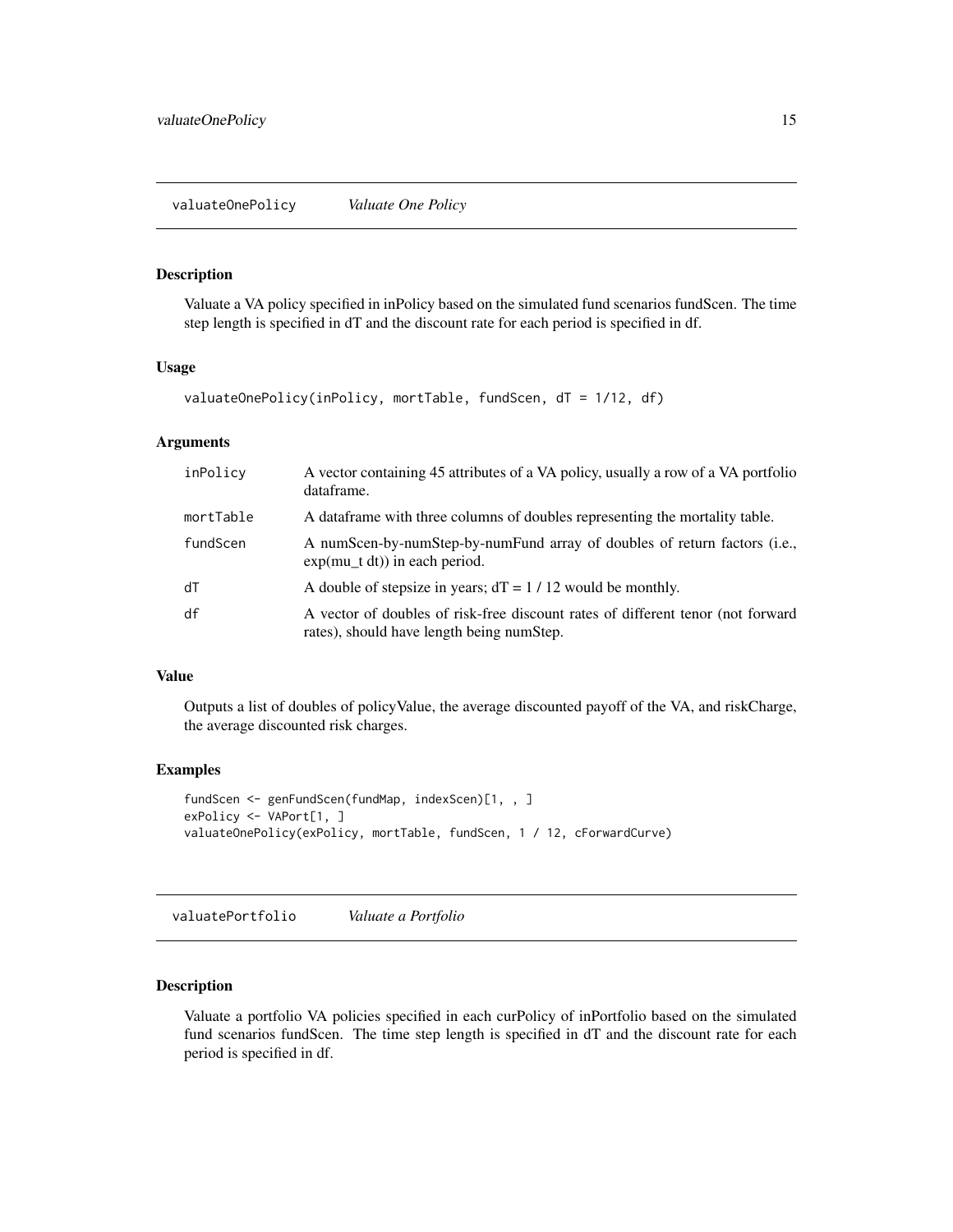### <span id="page-15-0"></span>Usage

```
valuatePortfolio(inPortfolio, mortTable, fundScen, dT = 1/12, df)
```
### Arguments

| inPortfolio | A data frame containing numPolicy rows and 45 attributes of each VA policy.                                                  |
|-------------|------------------------------------------------------------------------------------------------------------------------------|
| mortTable   | A data frame with three columns of doubles representing the mortality table.                                                 |
| fundScen    | A numScen-by-numStep-by-numFund array of doubles of return factors (i.e.,<br>$exp(mu_t dt))$ in each period.                 |
| ďТ          | A double of stepsize in years; $dT = 1 / 12$ would be monthly.                                                               |
| df          | A vector of doubles of risk-free discount rates of different tenor (not forward<br>rates), should have length being numStep. |

### Value

Outputs a list of doubles of portVal, the sum of average discounted payoff of the VAs in inPortfolio, portRC, the sum of average discounted risk charges of the VAs in inPortfolio, and vectors of doubles of these average discounted values for each policy.

# Examples

```
fundScen <- genFundScen(fundMap, indexScen)[1, , ]
valuatePortfolio(VAPort[1:2, ], mortTable, fundScen, 1 / 12, cForwardCurve)
```
vamc *vamc: A package for pricing a pool of variable annuities.*

### Description

The vamc package provides a Monte Carlo engine for valuating a pool of variable annuities. The key steps are: YieldCurveGeneration, ScenarioGeneration, PolicyGenerationl, and MonteCarloValuation.

### YieldCurveGeneration functions

YieldCurveGeneration generates a forward curve from swap rates. The forward curve is obtained by solving for swap rates that equates values of floating and fixed notes.

### ScenarioGeneration functions

ScenarioGeneration generates a random fund scenario under Black-Scholes. After simulating random index scenarios, a fundMap is used to allocate returns of indices to each fund according to proportion of investment.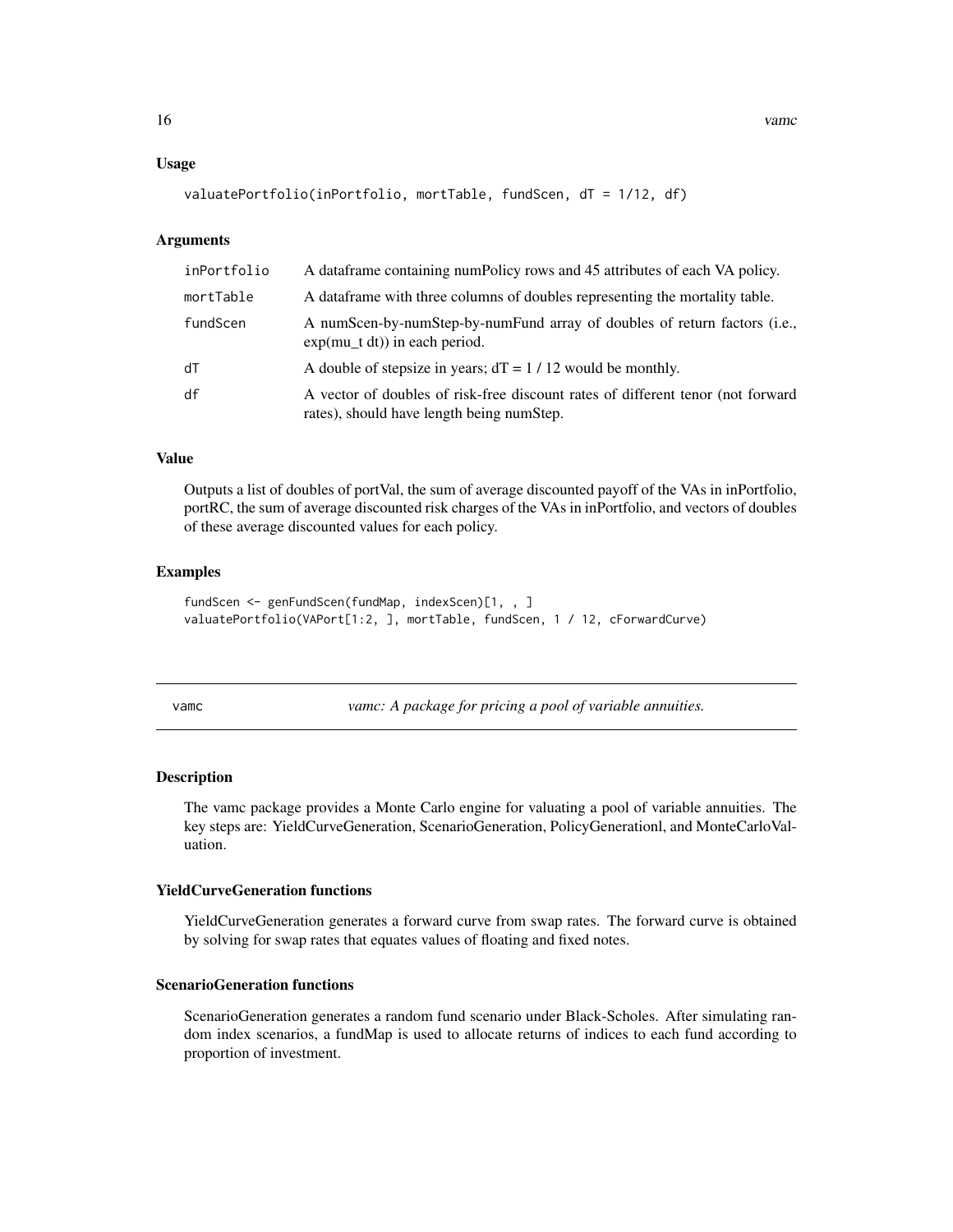### <span id="page-16-0"></span>VAPort 17

### PolicyGenerationl functions

PolicyGenerationl randomly generates a pool of variable annuities for user-input birthday range, issue-date range, maturity range, account value range, female percentage, fund management fee, fund base fee, product types, rider fee of each type, roll-up-rate for roll-up featured guarantees, withdrawal rate for GMWB, and number of policies to be generated for each type.

### MonteCarloValuation functions

MonteCarloValuation discounts cash flow from living and death benefits, as well as risk charges for each policy in the portfolio.

# References

Gan G, Valdez EA (2017). "Valuation of Large Variable Annuity Portfolios: Monte Carlo Simulation and Synthetic Datasets." *Dependence Modeling*, 5, 354–374. doi: [10.1515/demo20170021.](https://doi.org/10.1515/demo-2017-0021)

VAPort *A Randomly Generated Pool of Variable Annuities*

### Description

A dataset containing information of the policy and the policy holder.

### Usage

VAPort

# Format

A data frame with 19 row and 45 columns:

recordID Unique identifier of the policy survivorShip Positive weighting number gender Gender of the policyholder productType Product type issueDate Issue date matDate Maturity date birthDate Birth date of the policyholder currentDate Current date baseFee M&E (Mortality & Expense) fee riderFee Rider fee rollUpRate Roll-up rate gbAmt Guaranteed benefit gmwbBalance GMWB balance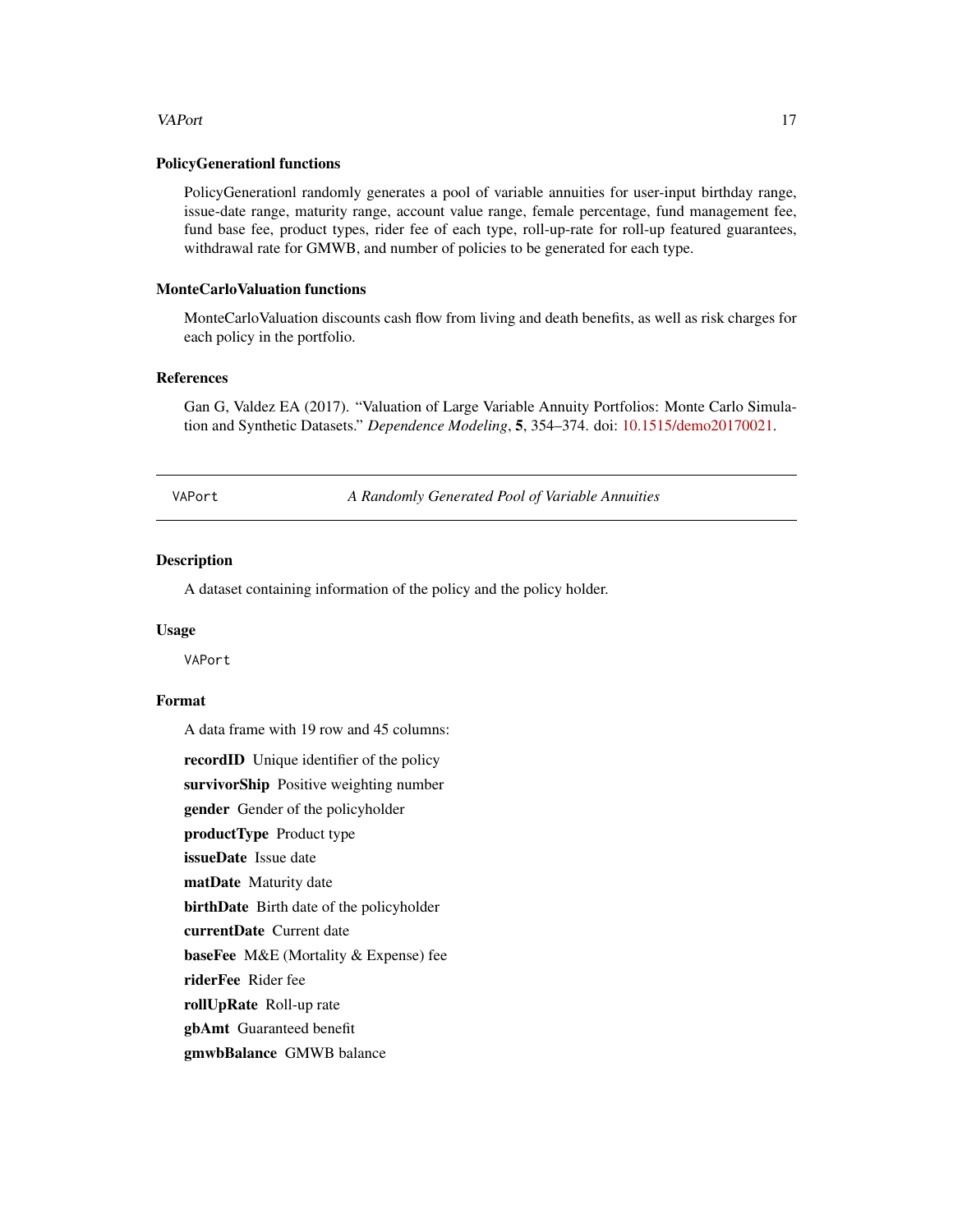18 VAPort

wbWithdrawalRate Guaranteed withdrawal rate withdrawal Withdrawal so far fundNum1 Fund number of the 1st investment fund fundNum2 Fund number of the 2nd investment fund fundNum3 Fund number of the 3rd investment fund fundNum4 Fund number of the 4th investment fund fundNum5 Fund number of the 5th investment fund fundNum6 Fund number of the 6th investment fund fundNum7 Fund number of the 7th investment fund fundNum8 Fund number of the 8th investment fund fundNum9 Fund number of the 9th investment fund fundNum10 Fund number of the 10th investment fund fund Value<sup>1</sup> Fund value of the 1st investment fund fund Value<sub>2</sub> Fund value of the 2nd investment fund fund Value 3 Fund value of the 3rd investment fund **fundValue4** Fund value of the 4th investment fund fund Value<sup>5</sup> Fund value of the 5th investment fund fund Value6 Fund value of the 6th investment fund fund Value7 Fund value of the 7th investment fund fund Value8 Fund value of the 8th investment fund fund Value9 Fund value of the 9th investment fund fundValue10 Fund value of the 10th investment fund fundFee1 Fund management fee of the 1st investment fund fundFee2 Fund management fee of the 2nd investment fund fundFee3 Fund management fee of the 3rd investment fund fundFee4 Fund management fee of the 4th investment fund fundFee5 Fund management fee of the 5th investment fund fundFee6 Fund management fee of the 6th investment fund fundFee7 Fund management fee of the 7th investment fund fundFee8 Fund management fee of the 8th investment fund fundFee9 Fund management fee of the 9th investment fund fundFee10 Fund management fee of the 10th investment fund ...